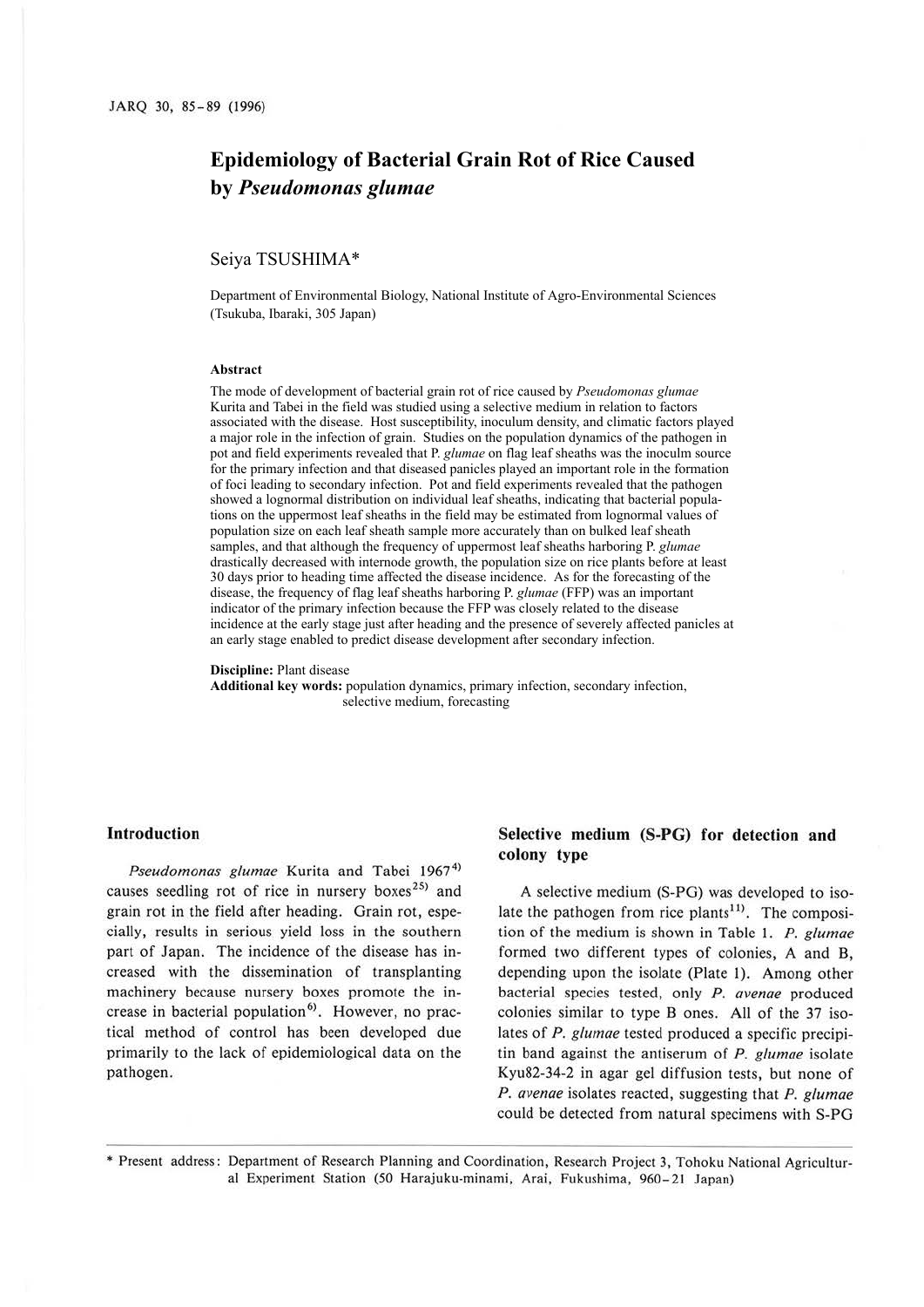| Compounds                        | Amount ( /l) |         |
|----------------------------------|--------------|---------|
| A. Basal medium                  |              |         |
| $KH_2PO_4$                       | 1.3          | g       |
| Na <sub>2</sub> HPO <sub>4</sub> | 1.2<br>g     |         |
| $(NH_4)_2SO_4$                   | 5.0<br>g     |         |
| $MgSO4$ -7 $H2O$                 | 0.25 g       |         |
| $Na2MoO4 - 2H2O$                 | 24           | mg      |
| EDTA-Fe                          | 10           | mg      |
| L-cystine                        | 10           | $\mu$ g |
| Agar                             | 15           | g       |
| B. Other compounds               |              |         |
| D-sorbitol                       | 10           | g       |
| Pheneticillin potassium          | 50           | mg      |
| Ampicillin sodium                | 10           | mg      |
| Cetrimide                        | 10           | mg      |
| Methyl violet                    | 1            | mg      |
| Phenol red                       | 20           | mg      |

Table I. Selective medium **(S-PG)** for detection of Pseudomonas glumae

Basal medium was added to 970 ml of distilled water and then autoclaved. To make solution B, D-sorbitol was mixed with 30 ml of distilled water and filtered and, then, mixed with other compounds.

Methyl violet (10 mg) was dissolved in 2 ml of ethyl alcohol and added 10 8 ml of water, and then, I ml of the solution was added.

Phenol red (0.2 g) was dissolved in 10 ml of NaOH (1/20 N) and then 1 ml of the solution was added.

The mixture was added 10 the basal medium which was cooled 10 about 50°C.

medium combined with the serological method. With S-PG medium, some ecological studies were carried out in Japan<sup>1,2,7,24</sup>. Type A was isolated mainly in the southern part of Japan while type **B** all over Japan<sup>13</sup>, suggesting allopatric differentiation of both types in Japan.

## **Factors associated with infection of spikelets**

Experiments under controlled conditions showed that host susceptibility, inoculum density and climatic factors played important roles in the infection of the spikelets.

## *I) Host susceptibility*

Flowering of the spikelet was considered to be involved in the susceptibility of the spikelets<sup>2,9,23)</sup>. Changes in the susceptibility of the spikelets (cv. Koshihikari, Koganebare and Asominori) to the disease with time were examined in detail by spraying, a bacterial suspension on panicles at different stages of flowering<sup>20)</sup>. Spikelets were most susceptible on



Plate I. Colony types of P. glumae on S-PG medium A: A-type, B: B-type.

the day of flowering, remained comparatively susceptible 1-3 days after flowering, but became resistant 2 days before and 4 days after flowering, even though the spikelets were incubated under high humidity ( $RH$  > 95%) conditions for 24 h after inoculation. Analyses on the relationship between the susceptibility of a whole panicle and the flowering rate within a panicle showed that the susceptibility of the panicle depended on the daily flowering rate, indicating that the susceptibility of rice plants in the field may be estimated by the heading rate of panicles in the field and by the extent of the daily susceptibility of each panicle. The relative value for cumulative susceptibility of rice plants  $(Tt)$  in the field on the day *t* after first heading was calculated based on the value for the daily susceptibility of all panicles and the heading rate of panicles on days *0-t* after first heading. Changes in Tt values showed that rice plants in the field were most susceptible 4 to *5* days after heading time, which was defined as the day when more than 40% of the panicles had headed, and more susceptible to the disease during a short period of time, i.e. from heading time to about 11 days after.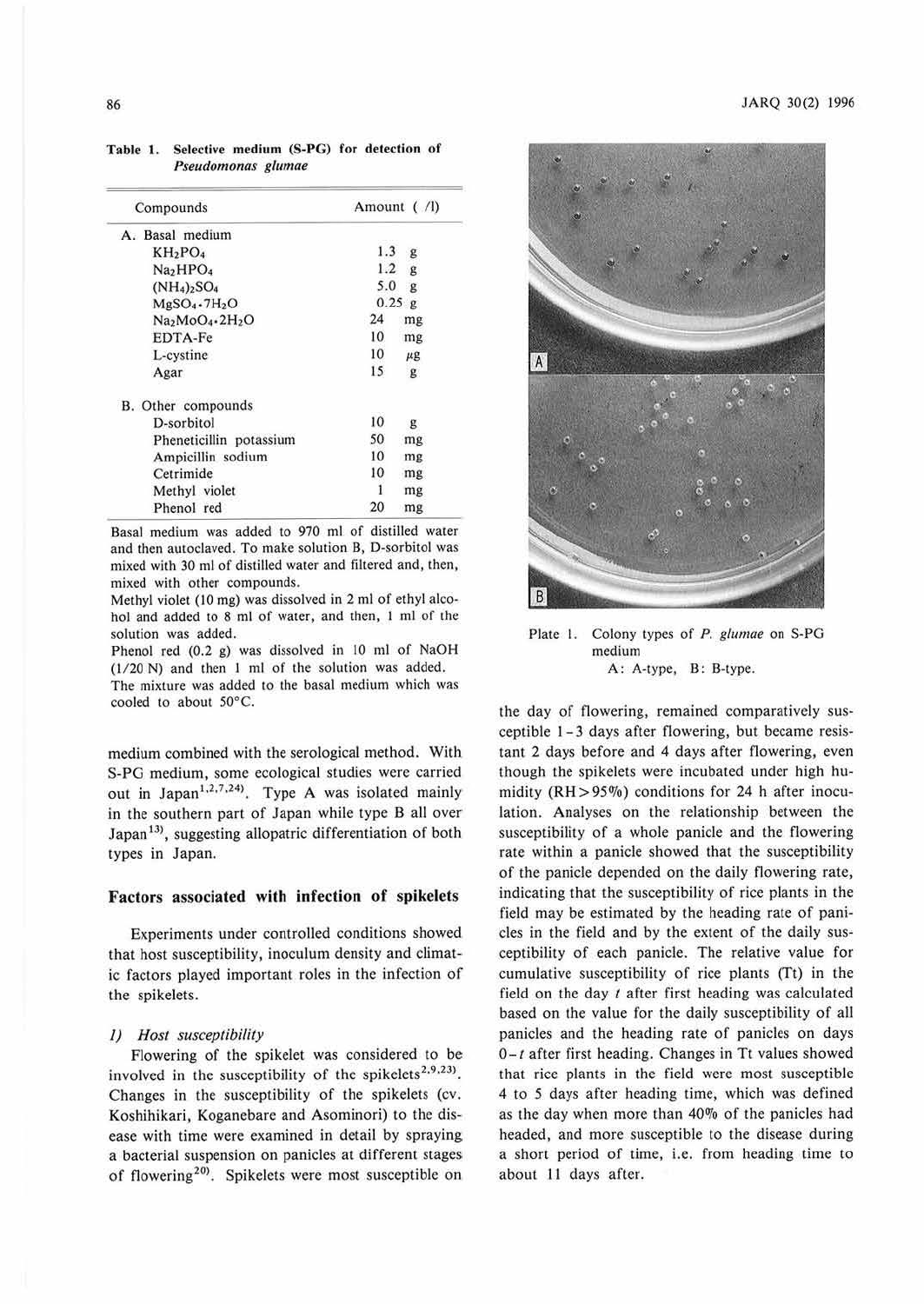#### *2) lnoculum density*

Pot experiments in which bacterial suspensions were sprayed revealed that the disease incidence increased linearly with the lognormaJ values of inoculum density<sup>10)</sup>. Based on these results, the minimum inoculum density of the pathogen was estimated to be  $10^2$  to  $10^4$  cfu/ml in the field, although it was considered to be less than  $10^2$  cfu/ml under high temperature conditions (Tsushima, unpublished}. Hikichi<sup>2)</sup> reported that the disease occurred by the injection of a bacterial suspension at 1 cfu/ml. lnoculum density may decrease at the time of injection.

### *3) Humidity and temperature conditions*

High humidity level at the flowering stage was conducive to the infection of the spikelets<sup>20</sup>; spikelets inoculated with a bacterial suspension 2 to 4 days before flowering did not show symptoms under low humidity conditions  $(RH < 70\%)$  unlike under high humidity conditions (RH > 95%). The disease occurred at 20-32°C in pot experiments and the severity increased with increasing temperature<sup>10</sup>. In addition, the temperature during the critical period for infection affected the duration of incubation (Tsushima, unpublished).

# **Population dynamics on rice plants**

**A** general model of the life cycle of *P. glumae*  is schematically represented in Fig. I in relation to the growth of rice plants. The pathogen occurred on rice plants during the growing season<sup>1,5,7)</sup> and on rice seeds stored at room temperature in winter<sup>14)</sup>. However, its persistence in other environments, e.g. weeds, soil, etc., has not been verified.

#### I) *Primary infection*

The pathogen on leaf sheaths played an important role in the primary infection of bacterial grain rot<sup>15)</sup>. When potted plants were inoculated by spraying bacterial suspensions 27 days before heading time, the pathogen was found on leaf sheaths until heading but was not detected on leaf blades and, later plants harboring P. *glumae* within the leaf sheaths were found to contain the pathogen on panicles, too. Bacterial populations on individual leaf sheaths varied from undetectable levels, i.e. less than  $10^3$  cfu/g, to ca.  $10^6$  cfu/g, but the rate of flag leaf sheaths with the pathogen (FFP) was very low even though the pathogen was detected on all the lower leaf sheaths. The pathogen showed a lognormal distribution on



Fig. I. Schematic representation of life cycle of P. glumae on rice plants during growing season in the field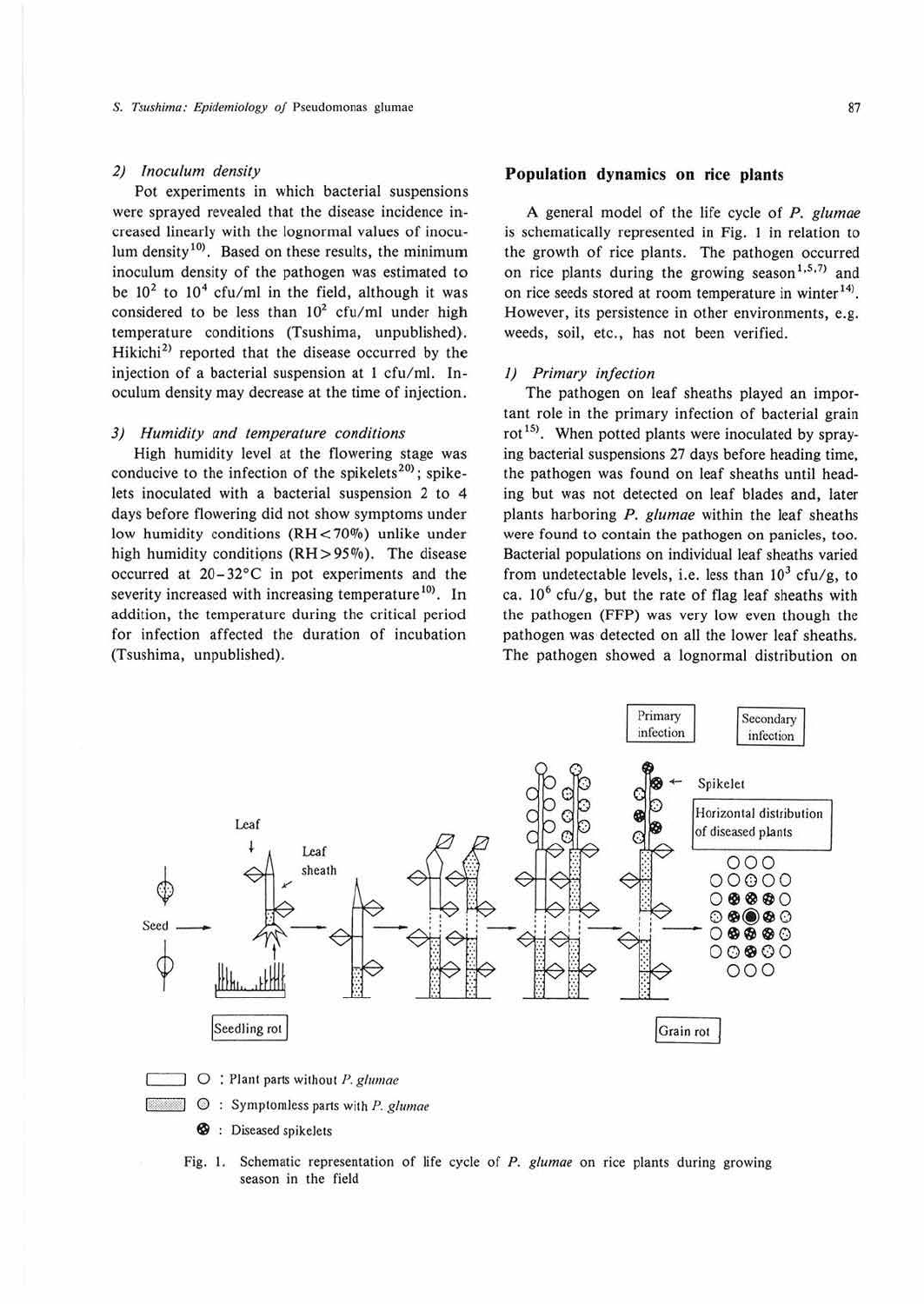individual leaf sheaths, suggesting that, in the case of this particular disease, the bacterial populations on the uppermost leaf sheaths in the field may be estimated from lognormal values of population size on each of the leaf sheath samples more accurately than on bulked leaf sheath samples as previously described by Hirano et al.<sup>3)</sup>.

The total population of P. glumae on spikelets was less than ca.  $10^7$  cfu/g at heading, but increased to  $10^8 - 10^9$  cfu/g during the 6-day period after heading and, then, remained at a level of more than  $1 \times 10^9$  cfu/g on all the diseased spikelets<sup>12)</sup>. *P*. glumae colonized the surface of the basal part of the lodicule and inner surface of lemma based on scanning electron microscopic observation<sup>12)</sup>. Multiplication of the pathogen on the panicles was also studied in pot experiments<sup>2)</sup> and in field  $experiments<sup>2,24</sup>$ .

Population dynamics of the pathogen and relationship between bacterial population on leaf sheaths and disease incidence in the field were analyzed based on the results from pol experiments. When the pathogen was inoculated to 4 varieties (cv. Koganebare, Asominori, Hinohikari or Reiho) 28-31 days before heading time, the pathogen exhibited a clear lognormal distribution on individual leaf sheaths and the frequency of the leaf sheaths with the pathogen decreased drastically during the growth of internode<sup>22)</sup>. When the pathogen was inoculated to rice plants at different times, the correlation coeffi. cient between FFP and the disease incidence I week after heading time was high ( $r = 0.78$ ,  $P = 0.01$ ) but was not significant 2 and 3 weeks after, indicating that the extent of FFP was closely related to the disease incidence soon after heading. These results suggest that FFP can be used for the estimation of bacterial populations in relation to the incidence of grain rot in the field.

#### *2) Secondary infection*

Spatial distribution patterns of the disease were determined by Morishita's index  $I_B$  of distribution in the field and the dissemination of the pathogen was examined by setting an inoculated rice plant as a primary infection source at heading time or 1 week after heading time<sup>16)</sup>. The results showed that severely diseased hills at an early stage after heading time were important for the formation of foci in the field.

The disease incidence in 62 fields was analyzed in terms of the rate of severely diseased panicles (SDPs) with  $>30\%$  diseased spikelets which were

observed within 7 days after heading time in an area of 5,000 hills selected randomly<sup>21)</sup>. Disease incidence increased with increasing number of SDPs, and the occurrence of SDPs within a week after heading played an important role in disease development by secondary infection and was considered to be useful to predict the disease incidence.

# **Conc.lusion**

The results, as previously indicated by Tsushima et al.<sup>12)</sup> suggest that the inhibition of bacterial multiplication in spikelets during a short period after flowering is the clue to disease control by antagonists. An antagonistic bacterial strain, KyuA891, suppressed the development of the disease in the field by application of a bacterial suspension only at heading time<sup>17)</sup>, suggesting that the antagonistic bacterium may enable to control bacterial grain rot. *P. glumae* was reported to overwinter in rice plants buried in soil based on the antiserum technique<sup>8)</sup> but its survival in other environments, e.g. soil, weeds, etc., has not been verified. Recently molecular techniques using polymerase chain reaction (PCR) have enabled to detect microorganisms at a low level in soils. Tsushima et al.<sup>19)</sup> reported the development of a simple detection method using PCR by which 10 cfu of bacterial cells per gram of paddy soil could be detected. A specific DNA probe<sup>18)</sup> for  $P$ . glumae developed recently should further facilitate the detection when combined with PCR. Such new approaches should enable to promote epidemiological studies of the disease.

## **References**

- I) Hikichi, Y. (1993): Relationship between population dynamics of Pseudomonas glumae on rice plants and disease severity of bacterial grain rot of rice. J. Pesticide Sci., **18,** 319-324.
- 2) Hikichi, Y. (1993): Susceptibility of rice spikelets to infection with Pseudomonas glumae and its population dynamics. J. Pesticide Sci., 19, 11-17.
- 3) Hirano, S. S. ct al. (1982): Lognormal distribution of epiphytic bacterial populations on leaf surfaces. Appl. Environ. Microbiol., **44,** 695-700.
- 4) Kurita, T. & Tabei, H. (1967): On the pathogenic bacterium of bacterial grain rot of rice. Ann. Phytopath. Soc. Jpn., 33, 111.
- 5) Matsuda, I. & Sato, z. (1987): Ecology of P. glumae, cause bacterial grain rot of rice, from planting to the mature stage. Ann. Phytopath. Soc. Jpn., 53, 122.
- 6) Mogi, S. (1985): Varietal resistance to bacterial grain rot of rice, by Pseudomonas glumae. J. Agric.